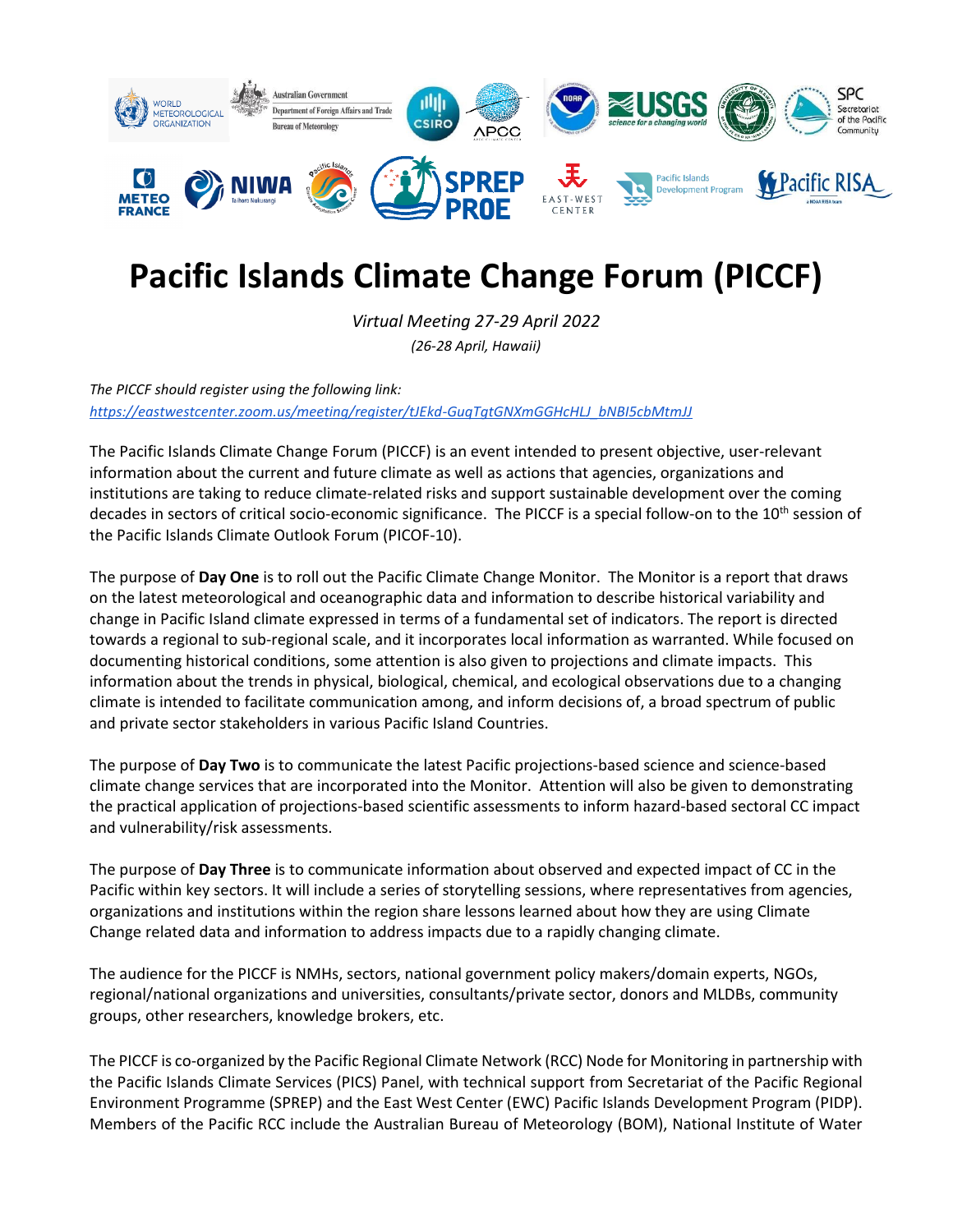and Atmospheric Research (NIWA), APEC Climate Centre (APCC), Meteo-France, US National Oceanic and Atmospheric Administration (NOAA), Pacific Community (SPC) and the University of Hawaii).

# **PICC Forum Day 1: Pacific Islands Climate Change Monitor**

*Virtual Meeting 27 April 2022 10:30-15:35 WST (21:30 - 02:35 UTC/ April 26 11:30-16:35 HST)*

The Pacific Island Climate Change Monitor draws on the latest meteorological and oceanographic data and information to describe historical variability and change in Pacific Island climate expressed in terms of a fundamental set of indicators. Existing observations and climate modeling paint a consistent picture of ongoing climate change interacting with underlying natural variability. The report is directed towards a regional to subregional scale, and it incorporates local information as warranted. While focused on documenting historical conditions, some attention is also given to projections and climate impacts.

There is significant demand at regional, national/sub-national and local community levels within the Pacific Islands for science-based climate data and information to inform decision-making; including high-quality monitoring, analysis and communication of observed and future climate change. At the 15<sup>th</sup> Pacific Islands Forum in Funafuti, Tuvalu in 2019, leaders called on "the international community to immediately increase support and assistance for Pacific-led science-based initiatives intended to improve our understanding of risk and vulnerability…and capacity building support for evidence-based decision-making and project development". Members of the 4th Pacific Meteorological Council (PMC), in Honiara in 2017, welcomed the renewed focus on climate change science, especially underpinning meteorology and climate services.

**Objectives:** This information about the current trends in physical, biological, chemical, and ecological observations due to a changing climate is intended to facilitate communication among, and inform decisions of, a broad spectrum of public and private sector stakeholders. Specifically, the regional indicators described in the report are intended to:

- Provide meaningful regionally and locally relevant information about the status, rates, and trends of key physical, biological, chemical variables in light of a rapidly changing climate; and
- Provide such information in a form that is accessible and useful to a wide variety of stakeholders in the public and private sectors as well as the education and scientific communities, thereby facilitating communication and informing decisions on management, research, and education.

**Expected Outcomes:** This information about the trends in physical, biological, chemical, and ecological observations due to a changing climate is intended to facilitate communication among, and inform decisions of, a broad spectrum of public and private sector stakeholders. Specific outcomes include:

- a) Better understanding of the historical trends in physical, biological, chemical, and ecological observations due to a changing climate;
- b) Improved ability of the NMHs and other stakeholders in the region to make use of this information, in particular the development of individual country reports that contain such information.

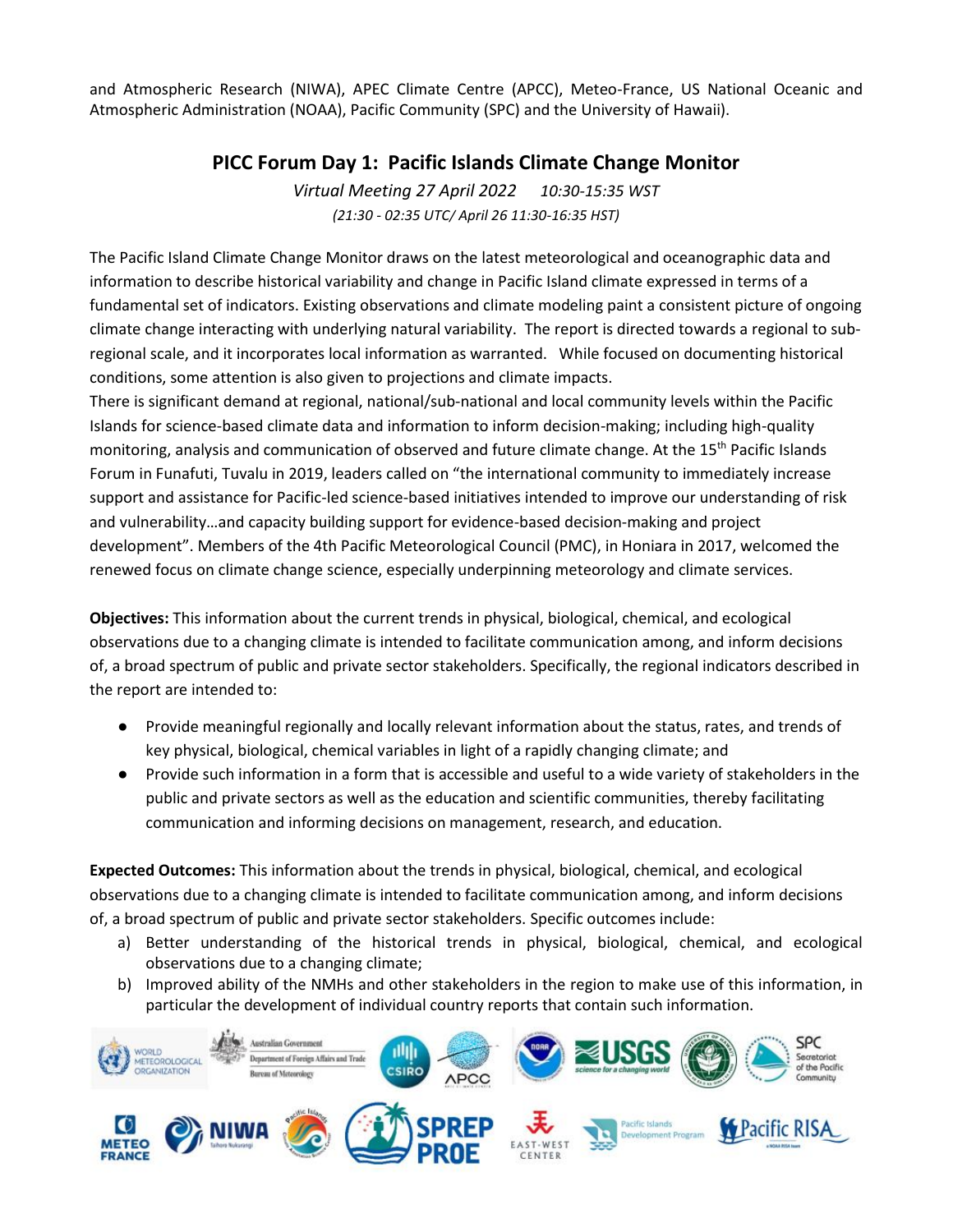#### **Agenda PICC Forum Day One**

*Virtual Meeting 27 April 2022 10:30-15:35 WST (21:30 - 02:35 UTC/ April 26 11:30-16:35 HST)*

| <b>Pacific Islands Climate Change Monitor</b><br>Chair: PICS panel co-chairs |                                                                                                                                                                                                                                                                    |
|------------------------------------------------------------------------------|--------------------------------------------------------------------------------------------------------------------------------------------------------------------------------------------------------------------------------------------------------------------|
| <b>TIME</b><br>(HS Time)                                                     | <b>AGENDA TOPIC</b>                                                                                                                                                                                                                                                |
| 11:30-12:00<br>$\{30 \text{ min}\}\$                                         | Registration and communications testing<br>Meeting procedures                                                                                                                                                                                                      |
| 12:00-12:15                                                                  | <b>Official Opening (MC: John Marra, NOAA)</b><br>Opening prayer - (Arona Ngari)<br>Opening and Intro (Hawaiian Oli- Kalani Quiocho)<br>Opening Remarks (Sefanaia Nawadra, SPREP Director General)                                                                 |
| ${15 min}$                                                                   | Group Photo                                                                                                                                                                                                                                                        |
| 12:15-12:45<br>${30 min}$                                                    | Session 1 Rollout/Launch - PICS panel co-chairs (moderators)<br>Purpose/Background (Victoria Keener and Olivia Warrick) (10 min)<br>$\bullet$<br>Overview (John Marra) (15 min)<br>Questions (PICS panel co-chairs) (5 min)                                        |
| 12:45-12:55<br>$\{10 \text{ min}\}\$                                         | <b>BREAK</b>                                                                                                                                                                                                                                                       |
| 12:55-14:05<br>${70 min}$                                                    | Session 2.1 Atmosphere - WG1 co-chairs (moderators)<br>Detailed Review (30min)<br>Surface temperature and Rainfall - (Simon McGree) (15 min)<br>$\circ$<br>Tropical Cyclone and Surface Winds - (Michael Kruk) (15 min)<br>$\circ$<br>Questions/Discussion (40min) |
| $14:05-14:20$<br>${15 min}$                                                  | <b>BREAK</b>                                                                                                                                                                                                                                                       |

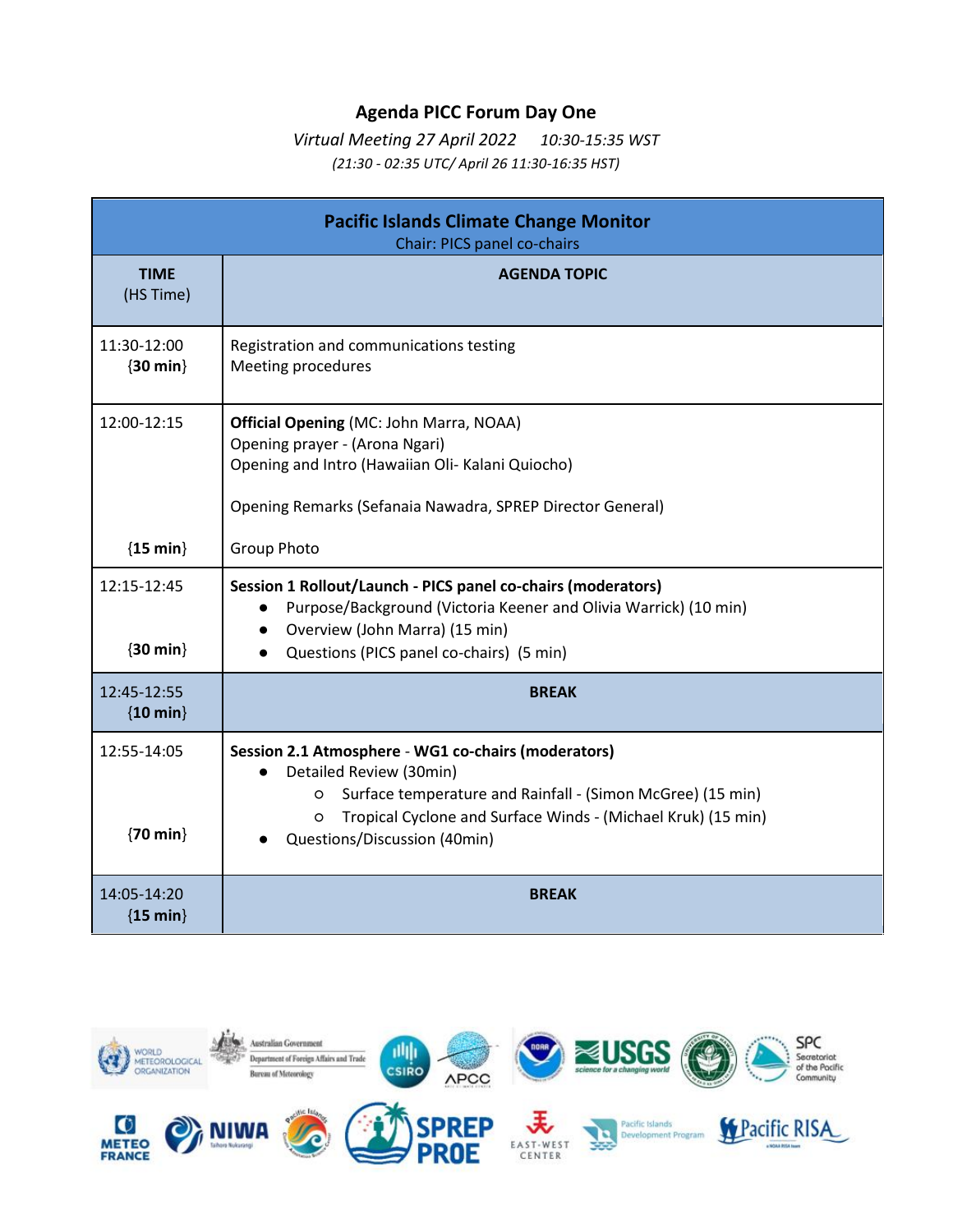| 14:20-15:30<br>$\{70 \text{ min}\}\$ | Session 2.2 Oceans-WG2 co-chairs (moderators)<br>Detailed Review (30 min)<br>Sea Level - (Matthew Widlanksy) (12min)<br>$\circ$<br>Ocean Heat - (Grant Smith) (12 min)<br>$\circ$<br>Ocean BioChemistry - (Scott Heron) (6min)<br>$\circ$<br>Questions/Discussion (40min)                                                                                                     |  |
|--------------------------------------|-------------------------------------------------------------------------------------------------------------------------------------------------------------------------------------------------------------------------------------------------------------------------------------------------------------------------------------------------------------------------------|--|
| 15:30-16:20<br>${50 min}$            | <b>Session 3 Next Steps (John Moderator)</b><br>Facilitated Discussion - 4 Breakout Groups<br><b>Questions for Breakout groups (20min)</b><br><b>Breakout Reports and Discussion</b><br>Group report outs - (20min)<br>Plenary summary (John Marra) (10min)<br><b>Breakout Group Moderators</b><br>Laura Brewington<br>Siosina Lui<br>Zena Grecni<br><b>Heather Kerkering</b> |  |
| 16:20-16:35<br>$\{15 \text{ min}\}\$ | <b>Protocol Closing of Session - PICS Panel Chairs</b>                                                                                                                                                                                                                                                                                                                        |  |
| <b>END OF PICC Forum - Day 1</b>     |                                                                                                                                                                                                                                                                                                                                                                               |  |

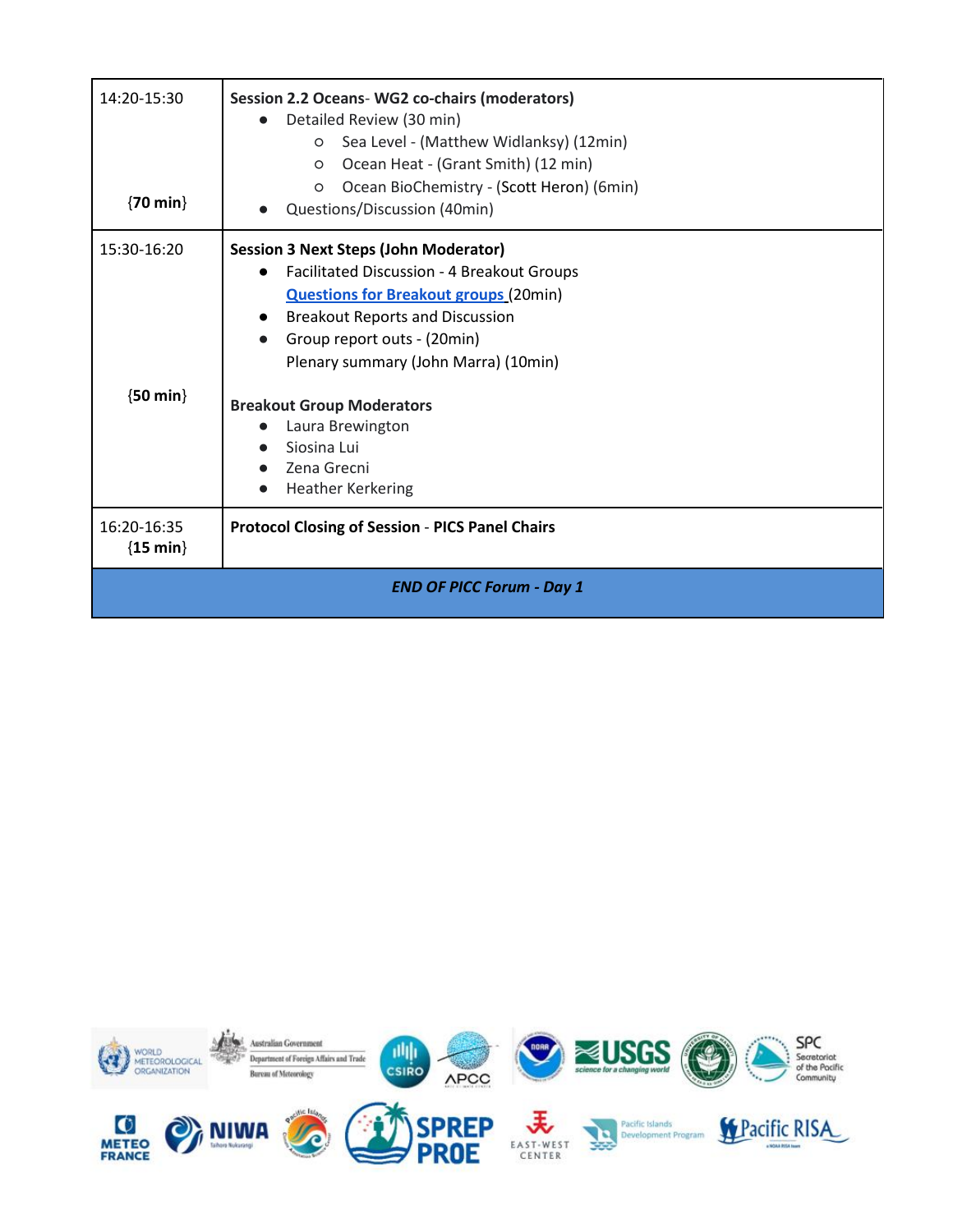# **PICC Forum Day 2: Climate Change Projections and Impacts/Risks/Applications**

*Virtual Meeting 28 April 2022 10:30-15:00 WST (21:30 - 02:00 UTC/ April 27 11:30-16:00 HST)*

The purpose of **Day Two** is to communicate the latest Pacific projections-based science and science-based climate change services that are incorporated into the Monitor. Attention will also be given to demonstrating the practical application of projections-based scientific assessments to inform hazard-based sectoral climate change impacts and vulnerability/risk assessments.

**Objectives:** This information about the future physical, biological, chemical, and ecological observations due to a changing climate is intended to facilitate communication among, and inform decisions of, a broad spectrum of public and private sector stakeholders. Specifically, the purpose is to:

- a) Communicate/showcase the latest Pacific projections-based science and science-based climate change services, including PCCM "Future Climate"
- b) Demonstrate practical application of projections-based scientific assessments to inform hazard-based sectoral CC impact and vulnerability/risk assessments

**Target Audience:** NMSs, sectors, national government policy makers/domain experts, NGOs, regional/national organisations and universities, consultants/private sector, donors and MLDBs, community groups, other researchers, knowledge brokers etc.

**Expected Outcomes:** This information about the future trends in physical, biological, chemical, and ecological observations due to a changing climate is intended to facilitate communication among, and inform decisions of, a broad spectrum of public and private sector stakeholders. Specific outcomes include:

- a) Better understanding of future trends in physical, biological, chemical, and ecological observations due to a changing climate;
- b) Improved ability of the NMHs and other stakeholders in the region to make use of this information, in particular the development of individual country reports that contain such information.

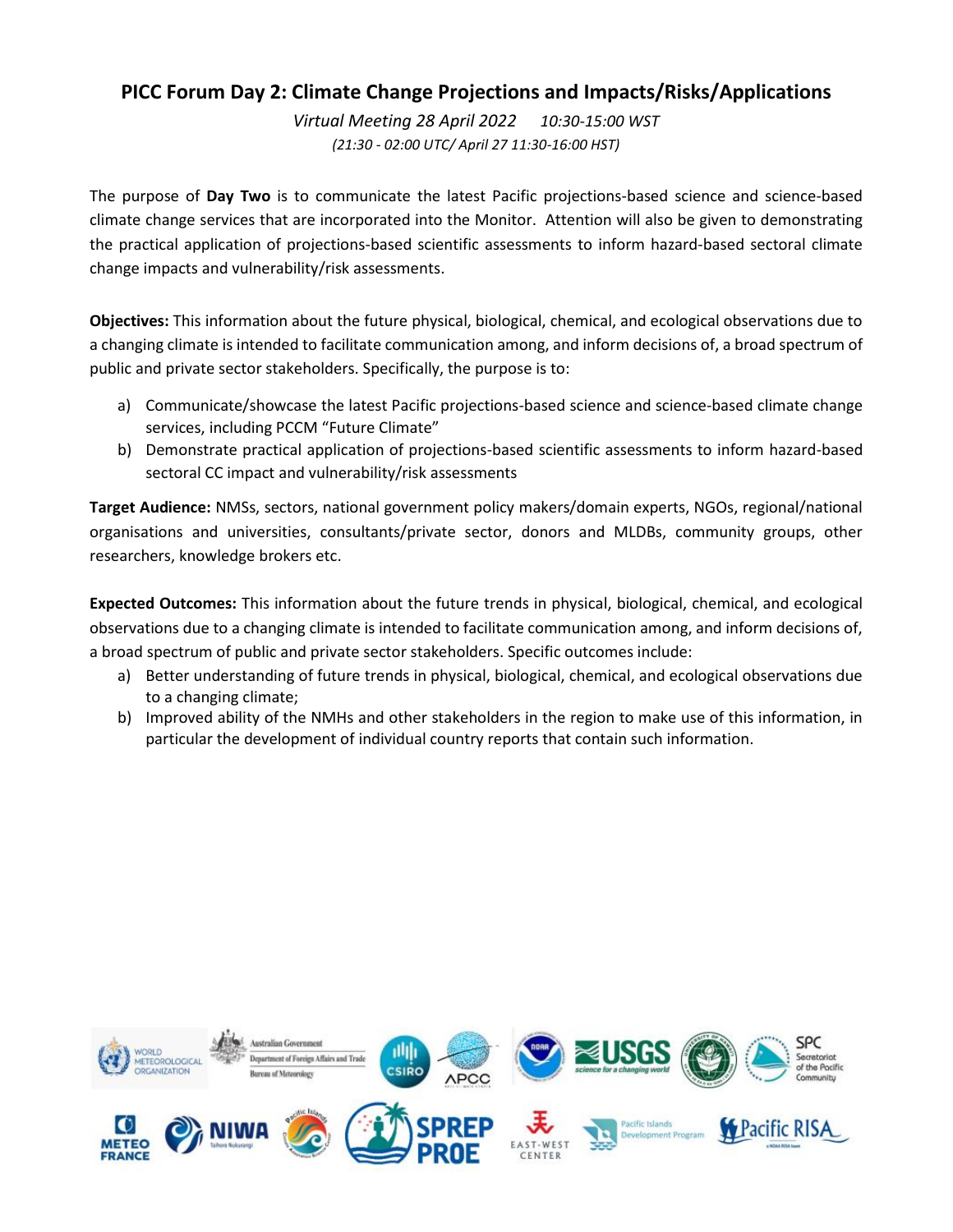# **Agenda**

### **PICC Forum Day Two**

*Virtual Meeting 28 April 2022 10:30-15:00 WST*

*(21:30 - 02:00 UTC/ April 27 11:30-16:00 HST)*

|                                      | <b>Climate Change Projections and Impacts/Risks/Applications</b><br>Co-convenors/leads: CSIRO, USGS, and SPREP                                                                                                                                                                                                                                                                                                                                                                                                                                                                                                                                 |
|--------------------------------------|------------------------------------------------------------------------------------------------------------------------------------------------------------------------------------------------------------------------------------------------------------------------------------------------------------------------------------------------------------------------------------------------------------------------------------------------------------------------------------------------------------------------------------------------------------------------------------------------------------------------------------------------|
| <b>TIME</b><br>(HS Time)             | <b>AGENDA TOPIC</b>                                                                                                                                                                                                                                                                                                                                                                                                                                                                                                                                                                                                                            |
| 11:30-12:00<br>$\{30 \text{ min}\}\$ | Registration and communications testing<br>Meeting procedures                                                                                                                                                                                                                                                                                                                                                                                                                                                                                                                                                                                  |
| 12:00-13:50                          | Session #1: State of the Science<br>Welcome & Introductory comments<br>Opening prayer (Co-Chairs: SPREP/Salesa & CSIRO/Geoff) (10 min)                                                                                                                                                                                                                                                                                                                                                                                                                                                                                                         |
|                                      | Keynote: Pacific Climate Change Science Overview (Michael Grose, CSIRO) (20 min)<br><b>IPCC AR6</b><br>$\bullet$<br>Pacific NextGen<br>$\bullet$<br>Pacific Climate Change Monitor<br>$\bullet$                                                                                                                                                                                                                                                                                                                                                                                                                                                |
|                                      | Thematic (lightning) lectures (10 min each)<br>Temperature & rainfall (Dr Michael Grose, CSIRO)<br>Tropical cyclones & extreme rainfall (Dr Savin Chand, Federation Univ)<br>Sea level rise (Kathy McInnes, CSIRO)<br>SST and ocean acidification (Vanessa Hernaman, CSIRO)<br>Climate variability (Matthew Widlansky, Univ Hawaii)<br>$\bullet$                                                                                                                                                                                                                                                                                               |
|                                      | Moderated panel discussion/Q & A; Session #1 presenters, plus:<br>Ms Bo Ra Kim, UNEP<br>Mr Arona Ngari, Cook Islands NMS Director<br>$\bullet$<br>Dr Sugata Narsey, BOM                                                                                                                                                                                                                                                                                                                                                                                                                                                                        |
| ${110 min}$                          | Key questions to address:<br>From an NMS/PMC perspective, what other areas of research should we focus on as<br>part of the Pacific Islands CC Science and Services Research Roadmap<br>What is the role of i) the PI NMS, and ii) PI universities, in this research and what are<br>٠<br>the practical opportunities for participation?<br>What is the role of Traditional Knowledge and how can we better integrate both TK<br>and the science to better inform stakeholders of climate risk and opportunity?<br>How can PICs undertake national 'state of the climate' reporting in the future, and<br>$\bullet$<br>what support is needed? |

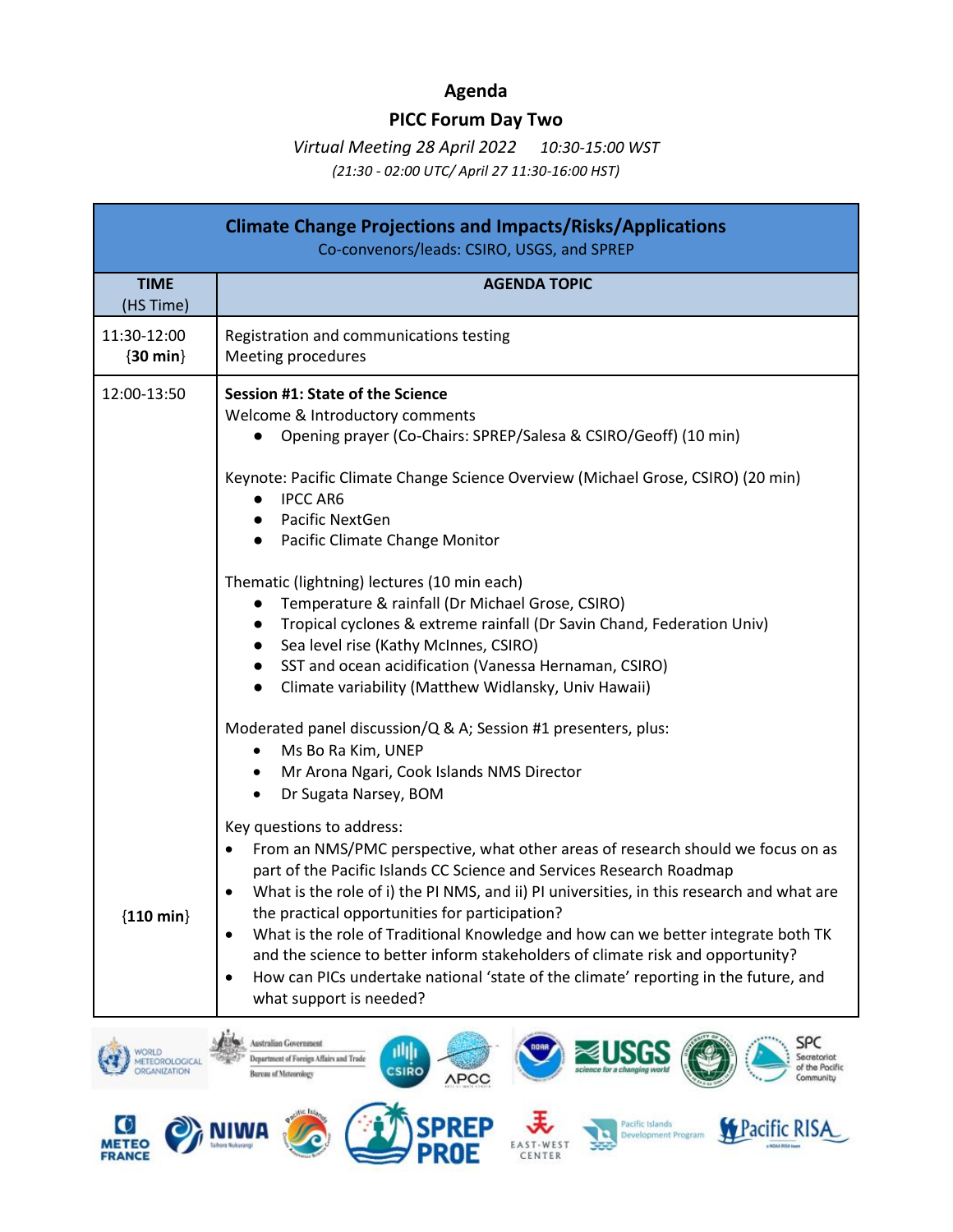|                                      | How can delivery partners better coordinate to enhance and support research<br>$\bullet$<br>collaboration in the Pacific                                                                                                                                                                                                                                                                                                                                                                                                                                                                                                                                                                                                                                                                                                                                                                    |  |
|--------------------------------------|---------------------------------------------------------------------------------------------------------------------------------------------------------------------------------------------------------------------------------------------------------------------------------------------------------------------------------------------------------------------------------------------------------------------------------------------------------------------------------------------------------------------------------------------------------------------------------------------------------------------------------------------------------------------------------------------------------------------------------------------------------------------------------------------------------------------------------------------------------------------------------------------|--|
| 13:50-14:00<br>$\{10 \text{ min}\}\$ | <b>BREAK</b>                                                                                                                                                                                                                                                                                                                                                                                                                                                                                                                                                                                                                                                                                                                                                                                                                                                                                |  |
| 14:00-15:50                          | Session #2: Science informing services/capacity development (Co-Chairs: SPREP/Ofa &<br>CSIRO/Geoff)<br>Keynote: Science-based climate change impact assessments (Dr Leanne Webb, CSIRO) (30<br>min)<br>Step-by-step guidance materials<br>$\bullet$<br>• Case studies/applications<br>Knowledge brokering resources and communication collateral (RCCAP.org)<br>$\bullet$<br>Platforms, portals and websites (10 min each):<br>IPCC interactive atlas (Dr Michael Grose, CSIRO)<br>AP-Plat and CMIP6 projections viewer (Dr Yuji Masutomi, NIES)<br>• Van KIRAP portal (Mr. Nathan Eaton, NGIS)<br>Pacific Climate Change Centre (Ofa/Yvette, PCCC) (20 min):<br>Capacity development and e-training<br>Moderated panel discussion/Q & A - Session #2 presenters, plus:<br>Dr Vili Iese, USP<br>$\bullet$<br>Ms Mari-Vaughn Johnson (PI-CASC/USGS)<br>Ms Yvette Kerslake, PCCC<br>$\bullet$ |  |
| ${110 min}$                          | Mr Sunny Seuseu, SPREP Van KIRAP<br>$\bullet$<br>Key questions to address:<br>What are the key capacity gaps in the Pacific for enhancing the application of the<br>science by sectors?<br>What technical resources and support are needed at i) regional, and ii) national level<br>for PIC users of CC science and services?<br>How can we better support the development and application of the science and<br>٠<br>services to enhance local community application of Traditional Knowledge?<br>What is the role of case studies in demonstrating both science and TK applications to<br>$\bullet$<br>address climate risk and opportunity?<br>What is the role of NMS, universities, sectors and delivery partners in system-wide<br>$\bullet$<br>uplift in climate science literacy across the Pacific                                                                                |  |
| 15:50-16:00<br>$\{10 \text{ min}\}\$ | <b>Wrap up and Meeting Close</b><br>Closing Comments (Salesa Nihmei, Ofa/Yvette and Geoff Gooley)                                                                                                                                                                                                                                                                                                                                                                                                                                                                                                                                                                                                                                                                                                                                                                                           |  |
| <b>END OF PICC Forum - Day 2</b>     |                                                                                                                                                                                                                                                                                                                                                                                                                                                                                                                                                                                                                                                                                                                                                                                                                                                                                             |  |

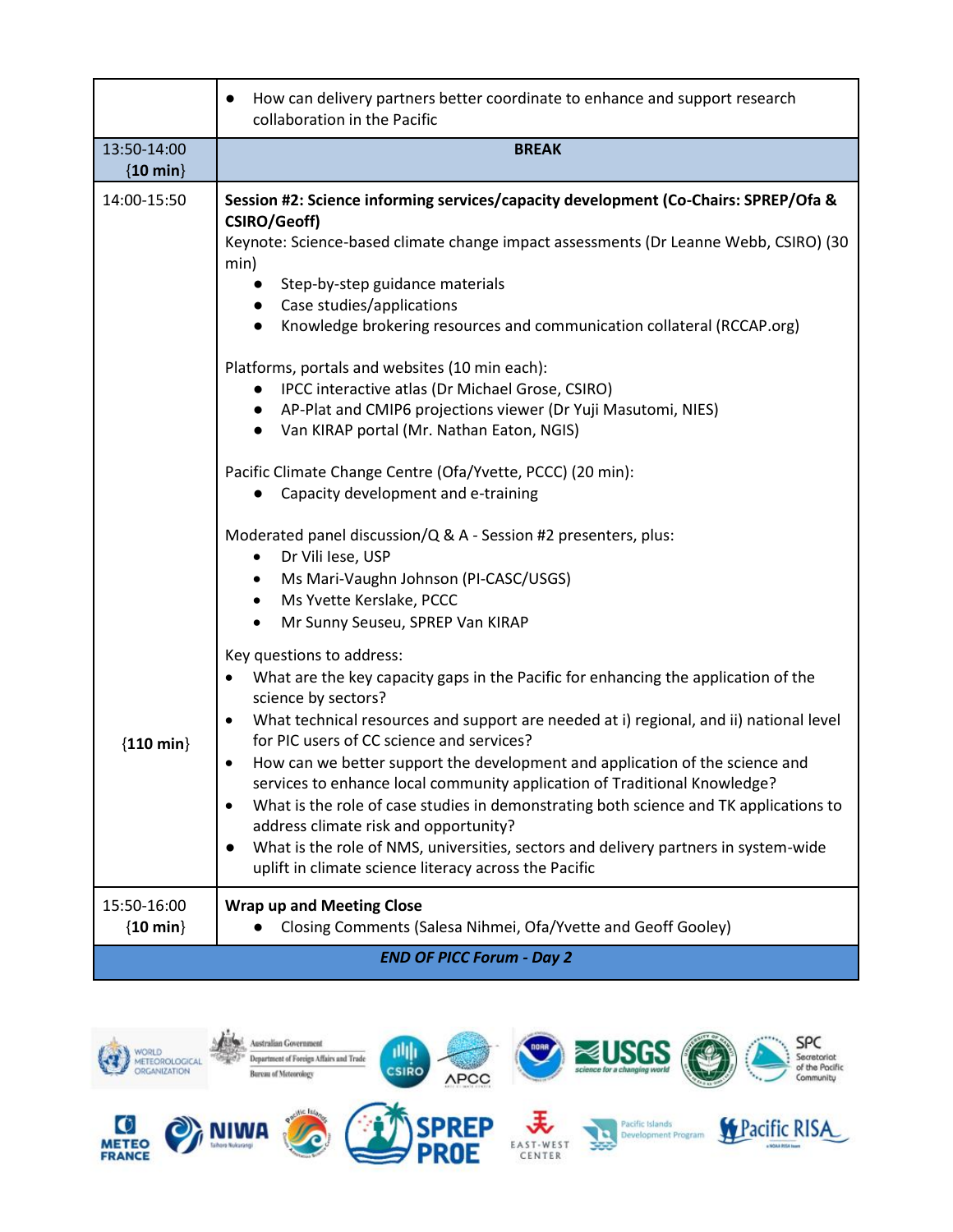## **PICC Forum Day 3: Talk Story - Stories of Success in Climate Resilience**

*Virtual Meeting 29 April 2022 10:30-15:25 WST (21:30 - 02:25 UTC/ April 28 11:30-16:25 HST)*

The purpose of **Day Three** is to communicate information about observed and expected impacts of climate change in the Pacific within key sectors. It will include a series of storytelling sessions, where representatives from agencies, organizations and institutions within the region share lessons learned about how they are using climate-related data and information to address impacts due to a rapidly changing climate.

Agencies, organizations, institutions, and their various stakeholders across the region recognize that climate change exacerbates existing risks to public health, employment, and economic stability. It is critical that Pacific Island countries and their local communities are able to make use of the best environmental data, products, and services to help protect themselves and their livelihoods. In this context, collaboration, and more precisely "coproduction of knowledge" is essential, so what evolves is a shared understanding of information and capabilities needed to inform situational awareness and empower policy and decision-makers as they strive to prepare for and respond to the challenges that a rapidly changing climate will bring.

This event will provide an opportunity to hear from our island inhabitants about actions they are taking to enhance their resilience to climate change impacts, including increasing their capacity to take actions in a manner that is socially and culturally appropriate to place. This set of talk story dialogs will show how these local communities are working with their governments, environmental organizations, academia, and climate experts to overcome the unique challenges associated with climate change in an island environment. Furthermore, this session will allow for discussion among various Pacific Island countries on what measures need to be taken to ensure that appropriate data and observations are generated, transformed to actionable knowledge, and transmitted in a way that builds the capacity of communities to utilize environmental data, products, and services to address impacts due to a rapidly changing climate.

To achieve our goals we will apply a traditional "talk story" approach, whereby panelists impart their knowledge of climate change and how it exacerbates existing social inequities that can threaten public health, employment, and economic stability through storytelling. Each panelist will work with staff at the East-West Center to record their climate story based around a set of predetermined questions. The video that will be shared will not only reduce potential bandwidth issues for some panelists, but it will also allow us to capture their story so that it can be shared with a broader audience as well as memorialized for future generations. There will be two sessions of four panelists, with time reserved at the end for a group discussion (15 minutes).

**Discussion topics include**: Health, Food (ag), Fisheries/Aquaculture, Water, Energy, DRM/infrastructure. Sessions will be organized by the capacity of each island and will provide place-based perspectives.

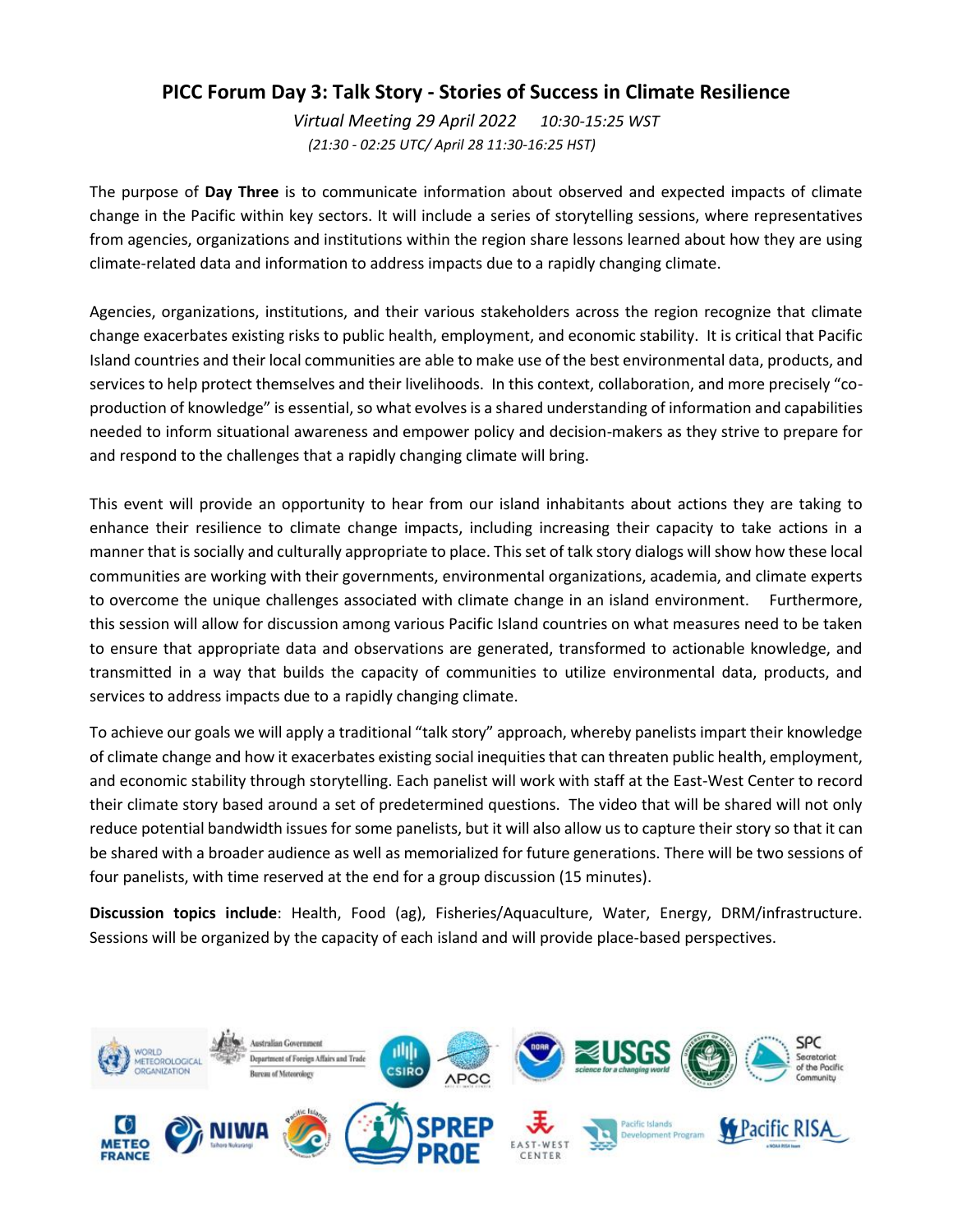**Objectives:** This information about the future physical, biological, chemical, and ecological observations due to a changing climate is intended to facilitate communication among, and inform decisions of, a broad spectrum of public and private sector stakeholders. Specifically, the purpose is to:

- a) Communicate information about observed and expected impacts of climate change in the Pacific within key sectors.
- b) Showcase agencies, organizations and institutions within the region to share lessons learned about how they are using climate-related data and information to address impacts due to a rapidly changing climate.

**Expected Outcomes:** The information that is shared through these stories as it relates to sector based resilience, expected impacts, and actions being undertaken to address climate change in these Pacific island communities is intended to facilitate communication among, and inform decisions of a broad spectrum of public and private sector stakeholders. Specific outcomes include:

- a) Better understanding of expected impacts on key sector in the regions;
- b) Improved ability to make use of this information, increase their capacity to take actions that will enhance resilience planning within individual countries and communities in the region.

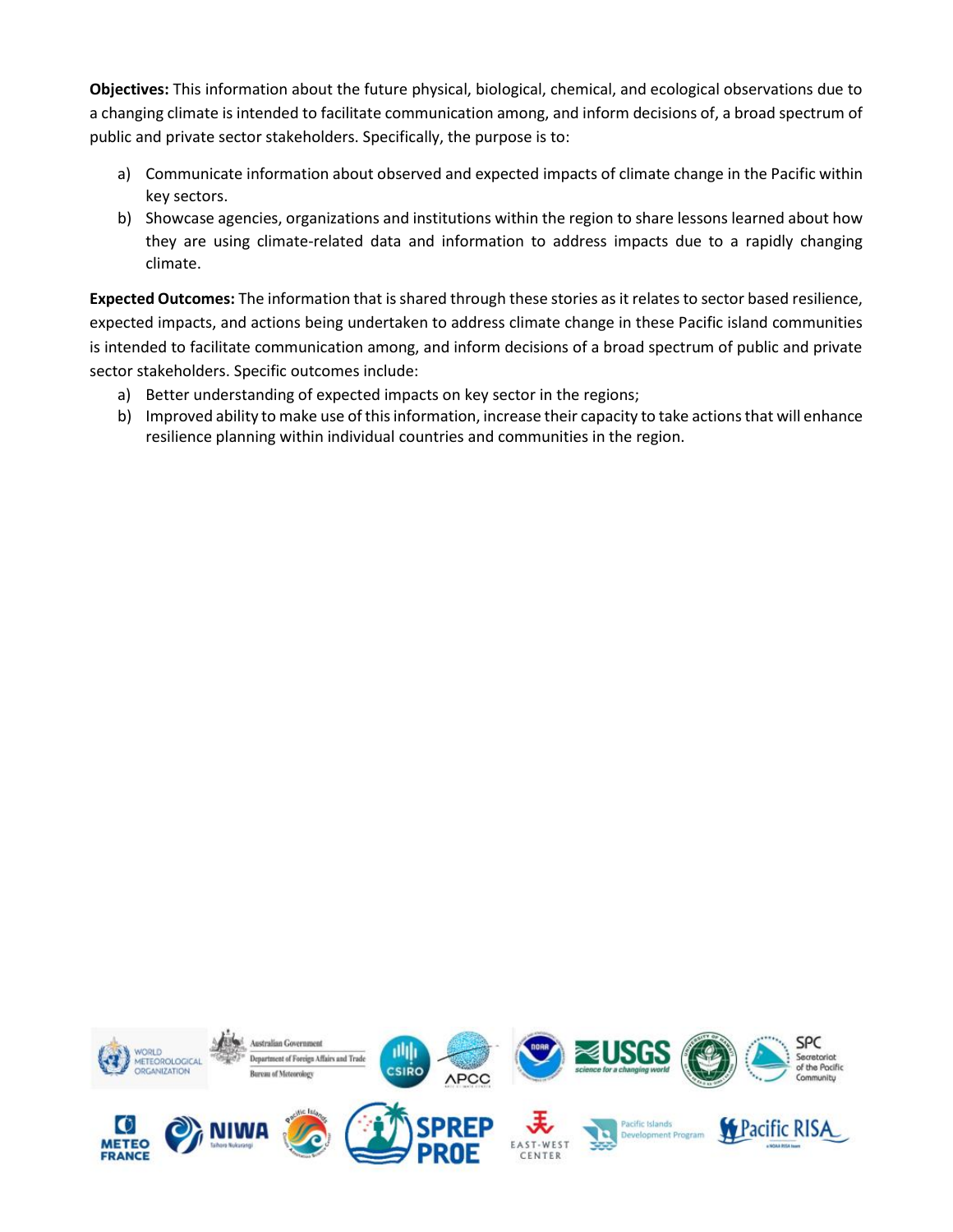# **Agenda**

#### **PICC Forum Day Three**

*Virtual Meeting 29 April 2022 10:30-15:35 WST (21:30 - 02:25 UTC/ April 28 11:30-16:35 HST)*

| <b>Talk Story - Stories of Success in Climate Resilience</b><br>Co-convenors/leads: NOAA and EWC PIDP, UH, PI-CASC, CSIRO |                                                                                                                                                                                                                                                                                                                                                                                          |  |
|---------------------------------------------------------------------------------------------------------------------------|------------------------------------------------------------------------------------------------------------------------------------------------------------------------------------------------------------------------------------------------------------------------------------------------------------------------------------------------------------------------------------------|--|
| <b>TIME</b><br>(HS Time)                                                                                                  | <b>AGENDA TOPIC</b>                                                                                                                                                                                                                                                                                                                                                                      |  |
| 11:30-12:00<br>$\{30 \text{ min}\}\$                                                                                      | Registration and communications testing<br>Meeting procedures                                                                                                                                                                                                                                                                                                                            |  |
| 12:00-12:15<br>$\{15 \text{ min}\}\$                                                                                      | <b>Session Opening</b><br>Opening Hawaiian Oli - (Kalani Quiocho) (10 min)<br>Introduction to the Session - (Emily Smith) (5min)<br>$\bullet$                                                                                                                                                                                                                                            |  |
| 12:15-12:35<br>${20 min}$                                                                                                 | <b>Overview</b><br>Expected Impacts PCCM (Victoria Keener and Olivia Warrick) (15min)<br>Questions (5min)                                                                                                                                                                                                                                                                                |  |
| 12:35:12:45<br>$\{10 \text{ min}\}\$                                                                                      | <b>Traditional Knowledge</b><br>Siosina Lui, SPREP                                                                                                                                                                                                                                                                                                                                       |  |
| 12:45-13:45                                                                                                               | Session 1.1 Stories of Success (Pre-Recorded Videos)<br>Introduction of speakers (Pua, NOAA) (5min)<br>Vanuatu (Mark Kalotap, Government of Vanuatu, Shefa Province Tourism Office)<br>$\bullet$<br>(10 min)<br>Papua New Guinea (Kasis Inape, PNG NMS) (10 min)<br>Guam (Evangeline Lujan, Guam Climate Change Resilience Commission) (10 min)<br>Hawaii (Kawika Winter, HIMB) (10 min) |  |
| ${60 min}$                                                                                                                | Virtual Panel Discussion (15min) Moderator (Pua Kamka) with Panel only<br><b>Questions</b>                                                                                                                                                                                                                                                                                               |  |
| 13:45-13:55<br>$\{10 \text{ min}\}\$                                                                                      | <b>BREAK</b>                                                                                                                                                                                                                                                                                                                                                                             |  |
| 13:55-14:55                                                                                                               | Session 1.2 Stories of Success (Pre-Recorded Videos)                                                                                                                                                                                                                                                                                                                                     |  |
|                                                                                                                           | Introduction of speakers (Pua, NOAA) (5min)<br>Tokelau (Mika Perez, Department of EDNRE) (10 min)                                                                                                                                                                                                                                                                                        |  |

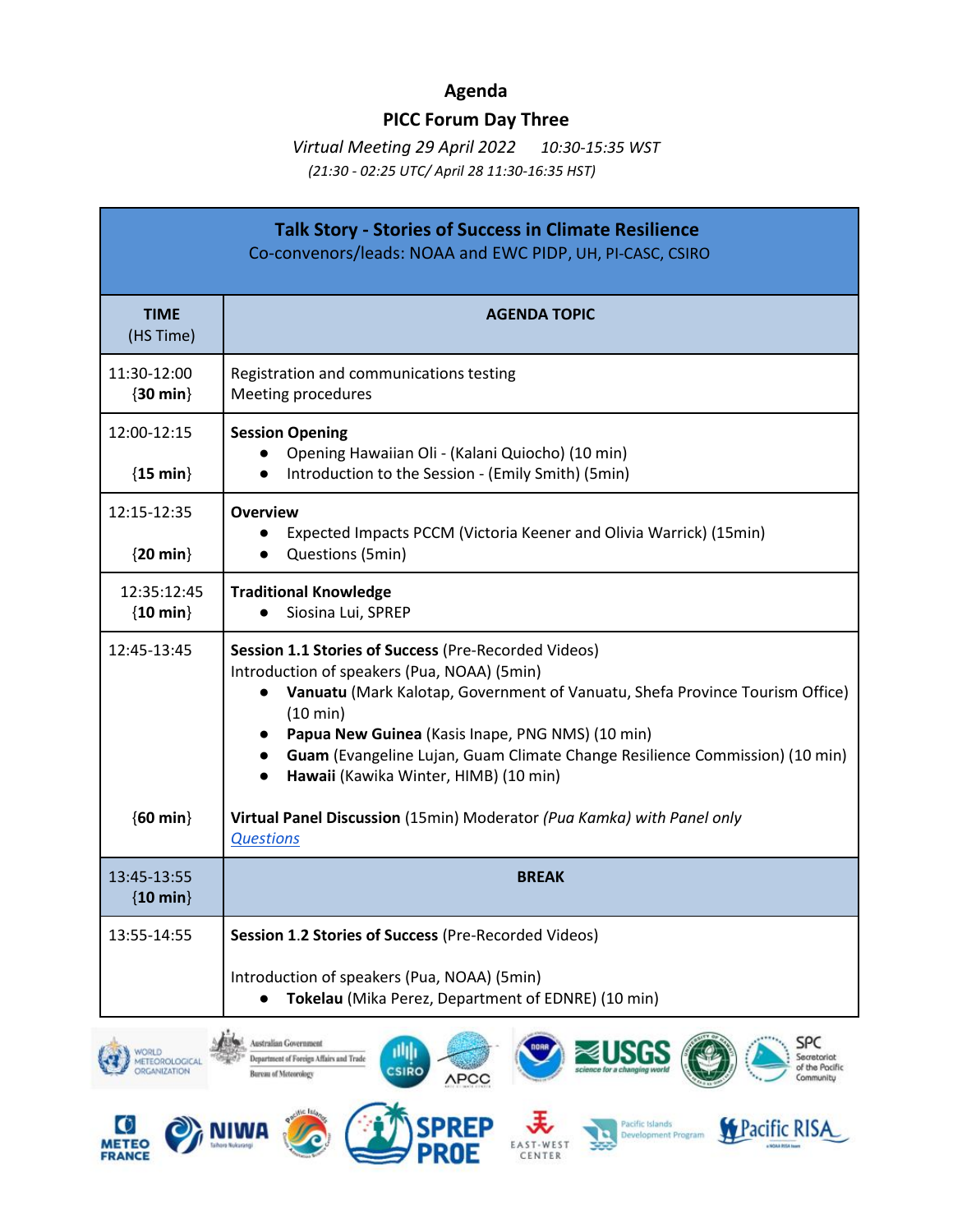|                                      | Cook Islands (Arona Ngari, Cook Islands NMS) (10 min)<br>Palau (Xavier Matsutaro, Palau Office of Climate Change) (10 min)<br>RMI (Reginald White, RMI NMS) (10 min)                                                                                                                                                                                                   |
|--------------------------------------|------------------------------------------------------------------------------------------------------------------------------------------------------------------------------------------------------------------------------------------------------------------------------------------------------------------------------------------------------------------------|
| ${60 min}$                           | Virtual Panel Discussion (15min) Moderator (Pua Kamaka) with Panel only<br><b>Questions</b>                                                                                                                                                                                                                                                                            |
| 14:55-15:05<br>$\{10 \text{ min}\}\$ | <b>BREAK</b>                                                                                                                                                                                                                                                                                                                                                           |
| 15:05-16:05                          | Session 2: Key Messages-facilitated discussion from Talk Story - Climate Impacts and<br><b>Resilience</b><br>Breakout Groups (Total 4) - (20min)<br><b>Questions</b><br>$\circ$<br>Report out from Breakouts and Discussion (plenary) (20 min)<br>Moderators for groups 1-4 report out, questions, etc.<br>Group discussion synthesis (Moderator: John Marra) (20 min) |
| ${60 min}$                           | <b>Breakout Group Moderators</b><br>Laura Brewington<br>Siosina Lui<br>Zena Grecni<br><b>Heather Kerkering</b>                                                                                                                                                                                                                                                         |
| 16:05-16:20<br>${15 min}$            | <b>Summary/Next Steps</b><br>Day 1 lead - (Jim Potemra) (5 min)<br>$\bullet$<br>• Day 2 lead - (Geoff Gooley) (5 min)<br>Day 3 lead - (Victoria Keener and Olivia Warrick) (5 min)<br>$\bullet$                                                                                                                                                                        |
| 16:20-16:25<br>${5 min}$             | <b>Closing Remarks -</b><br>PICS Panel Chairs (5min)                                                                                                                                                                                                                                                                                                                   |
| 16:25-16:35<br>$\{10 \text{ min}\}\$ | <b>Closing of PICC Forum</b><br><b>Closing Remarks (Tagaloa Cooper-SPREP)</b><br>Protocol - (Kalani Quiocho) (10min)                                                                                                                                                                                                                                                   |
| <b>END OF 2022 PICC Forum</b>        |                                                                                                                                                                                                                                                                                                                                                                        |

# **PICC Forum Day One Questions for Breakout Group**